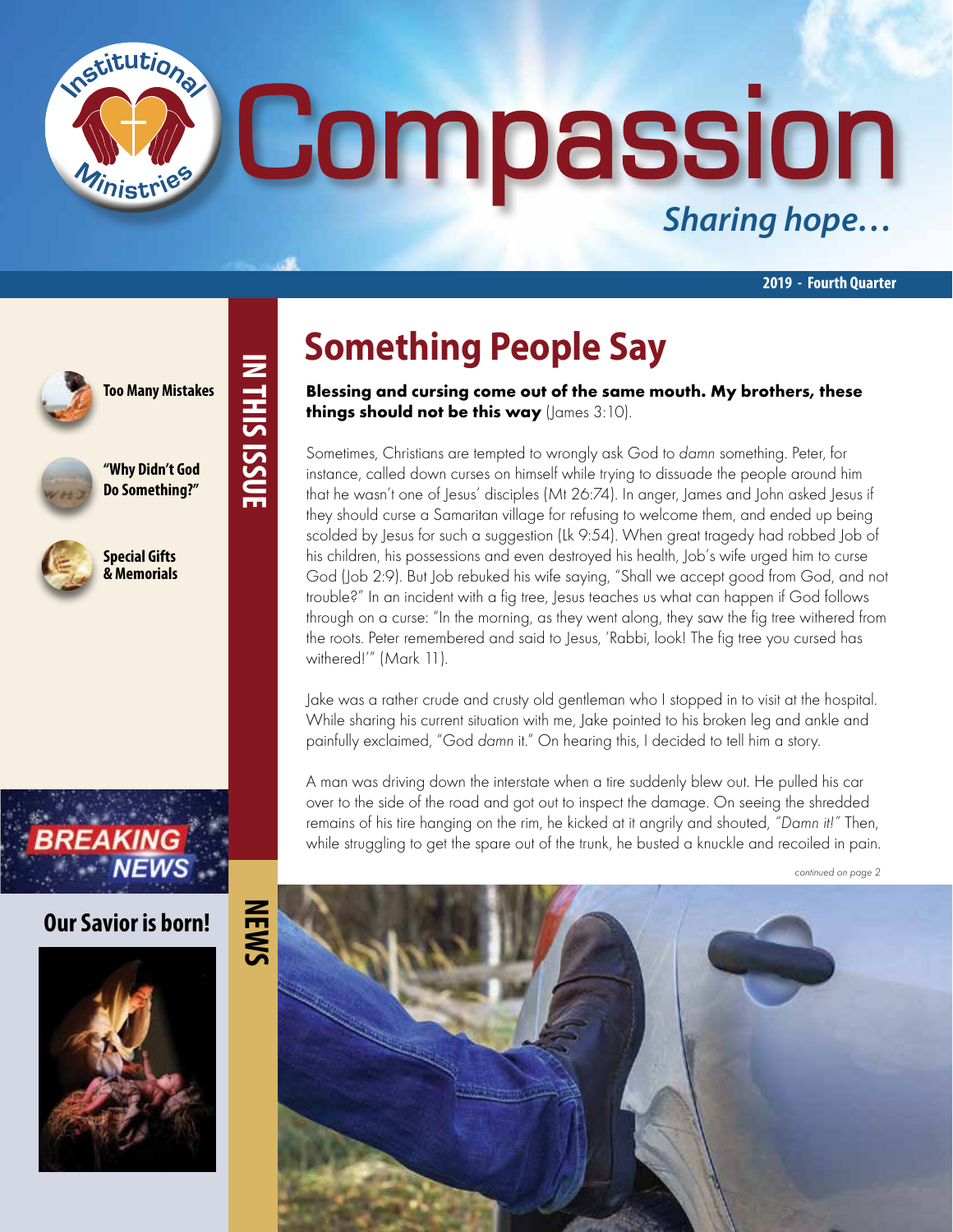#### **Something People Say**

continued from page 1

Frustrated from the whole ordeal, he kicked the bumper and yelled at his car, "God damn this piece of junk!"

"So, Jake," I asked, "what if the Lord would have actually given the man in the story what he had asked for, and granted his curses: Poof, no more tire! Poof, no more car! Do you really think that's what the man wanted?"

With a bemused look on his face, Jake replied, "Well no, Pastor, it's just something people say."

"So, then," I continued, "the man was just using God's name carelessly or inappropriately then — both of which are sins against the second commandment."

Realization registered on Jake's face and he got the point of my story. He was sorry for cursing. With Jesus' forgiveness in his heart, he would now try to only "call upon God's name in every trouble, pray, praise, and give thanks." In Jake's case, I was blessed to be the chaplain who used God's love to help him make some changes in his life. Thank you for your support.



by Chaplain Ken Wenzel

### **Too Many Mistakes**

It was a rare occasion, but on this particular evening, only one man came to the meeting room for Bible Study. He was familiar to me, having attended some of my previous classes. He came from a reformed background and knew his Bible well, and he would often try to encourage others in their Christian living.

On this particular occasion, however, I could tell that something was troubling him. We talked, and it wasn't long before he expressed his fears and the tears began to flow. "I've made too many mistakes, broken God's rules too many times," he explained, fearful that he had disqualified himself as a child of God and certain that his heart was just too rebellious to be saved.

I don't recall the exact words I used in my response, but I was able to reassure him of God's unchanging, unbreakable love. I encouraged him to shift his focus away from his sins and look, instead, to the cross of Jesus Christ. I reminded him that sorrow over sin is also part of the Spirit's work.

He was transferred to another correctional facility shortly after that night, and I never saw him again. I do not know the rest of his journey; I only know that I am thankful for having the opportunity to listen to his fears and concerns, and point him to Christ.

by Correctional Volunteer Dan Krueger

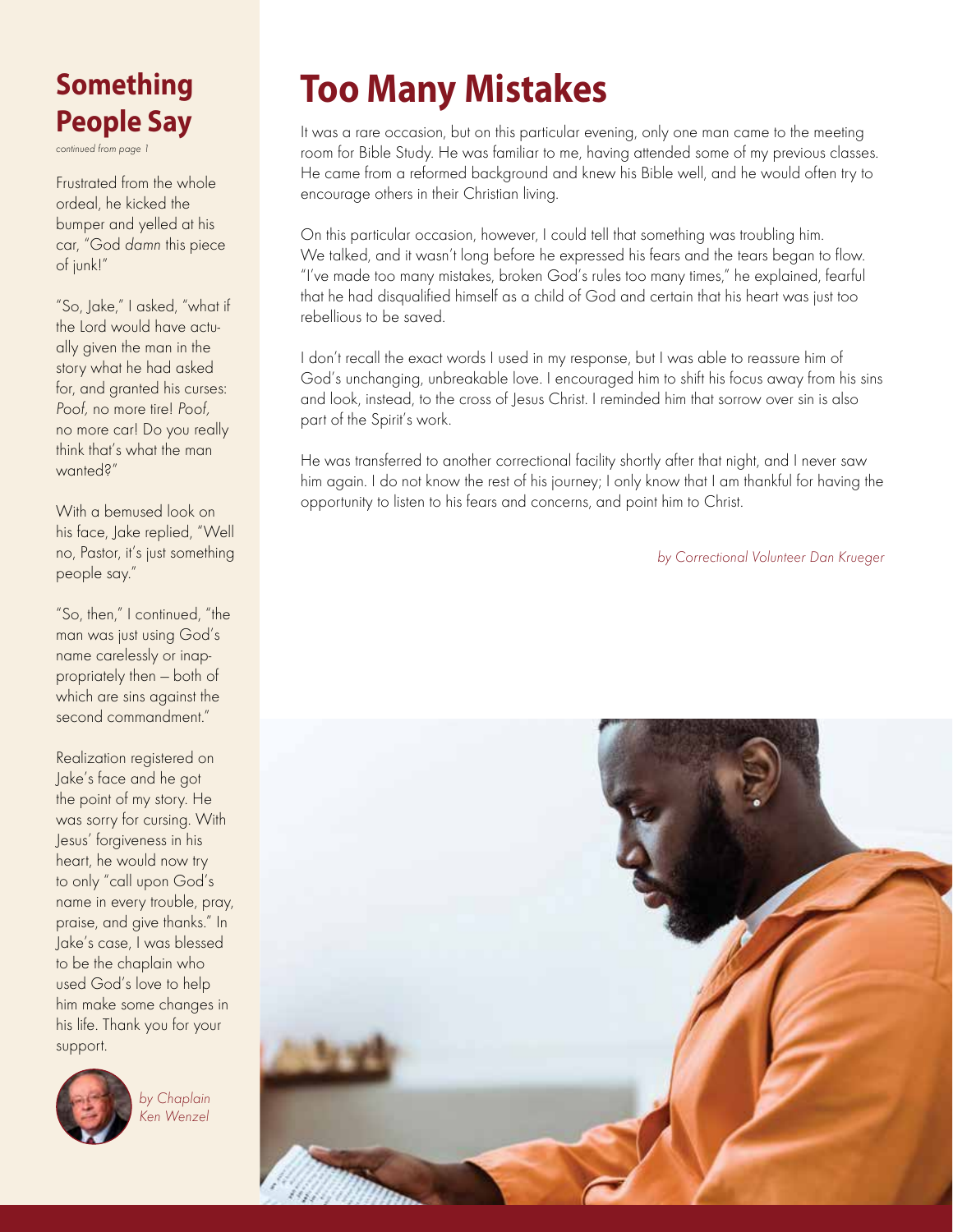### **"Why Didn't God Do Something?"**

I began meeting with Jason several months ago. We started our study of God's Word with Creation and the Fall into Sin and continued with God's plan to save sinners. We spent a lot of time on how God made use of Abraham, Isaac, Jacob and their descendants in His plan of salvation.

Last week, Jason and I studied how the Children of Israel turned away from the true God to worship and serve false gods. As Jason thought about Israel's cycle of idolatry following the death of Joshua, he asked me, "Why didn't God do something?" I smiled and told Jason, "He did!"

I assured Jason that the one true God did not sit idly by as his children walked away from him. Instead, he did something. He sent his messengers, the Old Testament prophets, to call his sinful people to repentance and trust in his promise to send a Savior from sin. And as Jason knows, God kept that promise.

I also reminded Jason that God continues to "do something" to save sinners, including him and me, to this day. Through the Bible, the one true God still speaks to sinners today, calling them to repentance for all of their many sins. Through his Word, God still invites all sinners to trust in Jesus, his Son, for the forgiveness of sins and life everlasting in heaven. And using the Gospel, the Holy Spirit still brings people to faith in Jesus as their Savior from sin.



I thank the Triune God that he is "doing something" in the hearts and souls of so many men and women, including Jason, with whom we have the privilege of sharing the Word of God. And I pray for our Lord's richest blessings as we continue sharing hope with those who need it most.



*"Through his Word, God still invites all sinners to trust in Jesus,"*